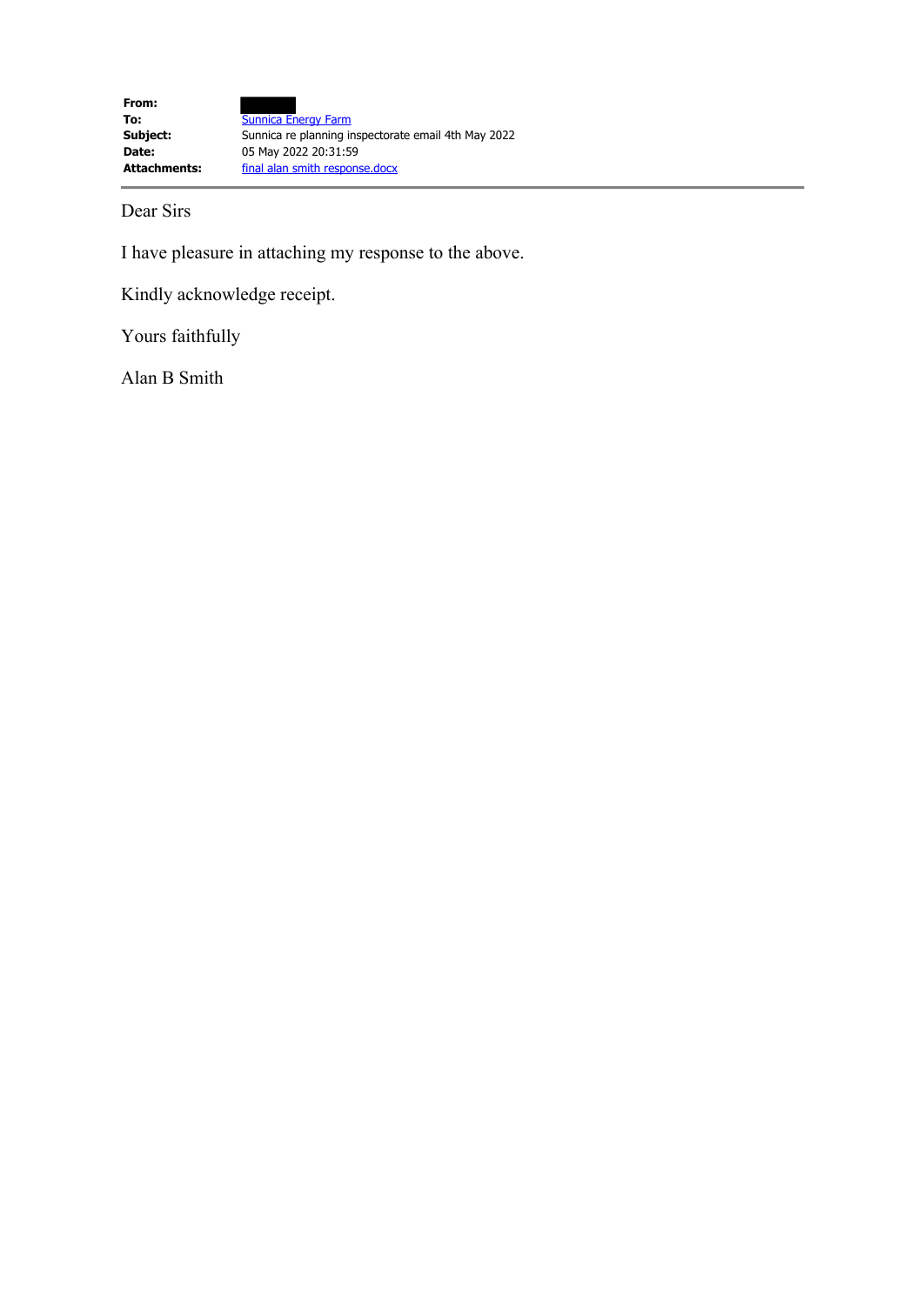Date 5<sup>TH</sup> May 2022 5 Elevenways Freckenham Road Worlington Suffolk IP28 8UQ From Interested Party Alan B Smith ref 20030 Re Sunnica Ltd EN10106 Re your communication dated 4<sup>th</sup> May 2022

Dear Sirs

I wish to comment on the letters dated 30<sup>th</sup> March 2022 and 19<sup>th</sup> April 2022 from Sunnicas solicitors and the response from the Planning Inspectorate requesting responses to questions by the 28<sup>th</sup> April 2022, Sunnicas reply of the 28<sup>th</sup> April 2022 and the letter of the 4<sup>th</sup> May from the planning inspectorate to interested parties.

I note it is requested to comment only on 2 basic points, the delay requested for the preliminary meeting to July 2022 and the timetable set out by Sunnica.

I strongly object to any extension other than that which was originally agreed by the Planning Inspectorate and Sunnica i.e. May 2022 and cannot agree to the timetable as set out by Sunnica.

I find the need to seek time extensions by Sunnica ltd to the commencement of the Examination to be highly irregular.

Sunnica have an unsatisfactory record within a 3 year period (2019-2022) of keeping to deadlines in respect of the Public Consultation in September 2020 which should have taken place in May 2020 and the DCO Application dated 16<sup>th</sup> November 2021 which was advised to the planning Inspectorate some 6 months earlier.

This in turn has meant the local communities affected by the Sunnica proposal have suffered anxiety and insecurity in the knowledge that within a 3 year period nothing has happened and this is in addition to inadequate consultation by the directors.

Therefore to expect the local community to agree further time extensions now, would only exacerbate the problem and may well cause mental health problems due to the continued uncertainty and stress.

- The new timetable as put forward by Sunnica would be as follows.
- July 2022 and may be even later, 31/2 years since scoping report
- 12 months for decision by Secretary of State = July 2023
- At least 2 years construction if consent given = 2025/2026
- Gives 7 years minimum from March 2019 before any electricity is generated.

It is very important to look back to early 2019 and discover how at the  $11<sup>th</sup>$  hour on the  $17<sup>th</sup>$  March 2022 National Grid Electricity Transmission PLc and National Grid Gas PLc have to engage a global top 10 Law Practice, (Eversheds Sutherland (International) LLP), to write to the Planning Inspectorate to protect their clients position re the proposed Grid Connection at Burwell by Sunnica Ltd.

It has to be established what has gone wrong and who is responsible and what is the solution. I do not consider the excuses given by Sunnica in their letter of the 28<sup>th</sup> April 2022 are genuine and acceptable to delay proceedings.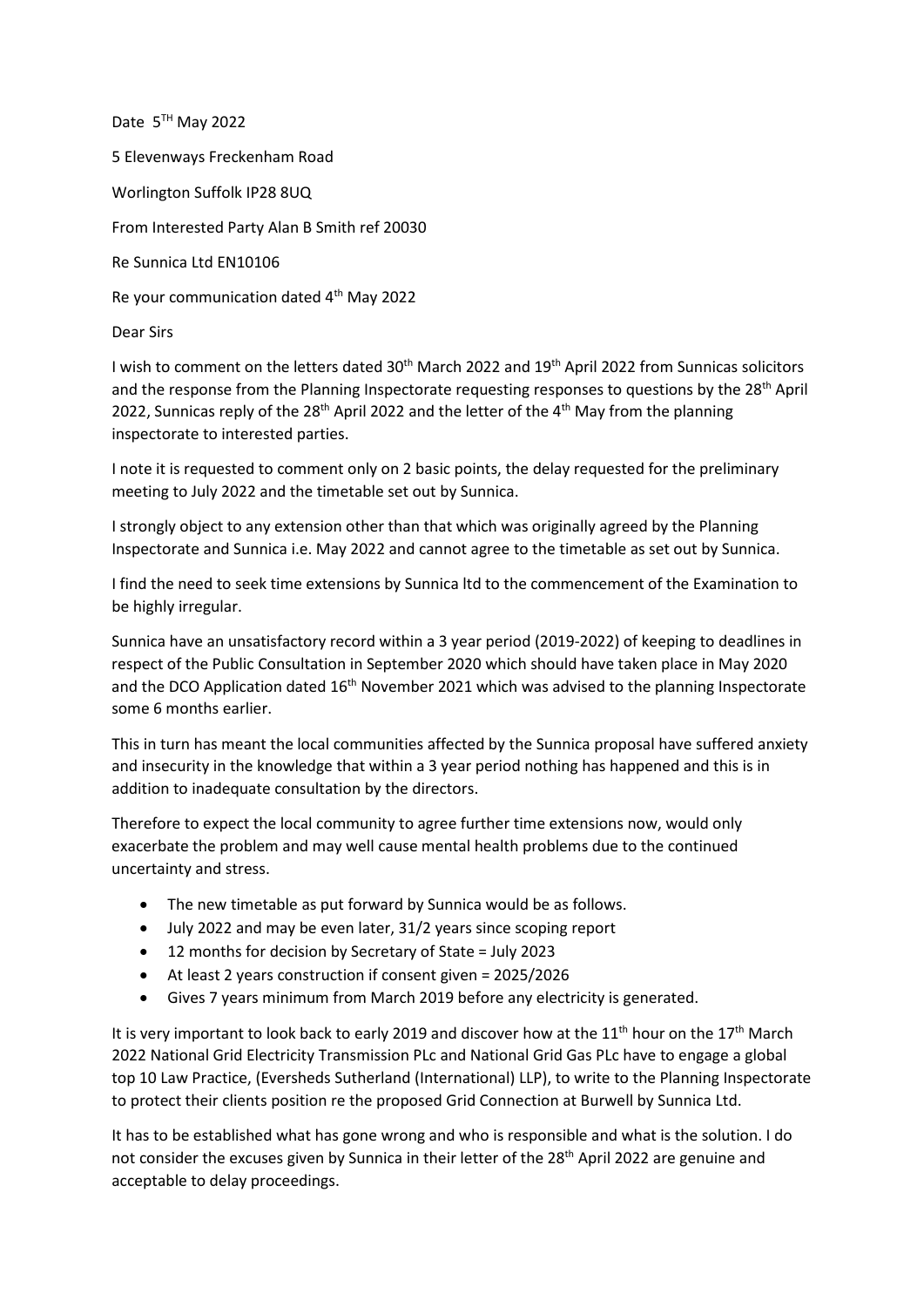How can an applicant be allowed to put forward a DCO on a NSIP proposal without having a written agreement from the National Grid, that the major component of their scheme, ie the Grid Connection, is agreed and finalised by both parties.

In the Planning Inspectorate Cleve Hill Solar Farm records it is noted that the applicant received a grid connection offer from NGET on the 9<sup>th</sup> August 2018 which was accepted on the 25<sup>th</sup> October 2018 well before the date of the draft DCO.

The public have no evidence that the directors of Sunnica Ltd have received such an offer from NGET and accepted its content prior to the DCO being presented to the Planning Inspectorate 16<sup>th</sup> November 2021

## **I now refer to the Scoping Opinion "Proposed Sunnica Energy Farm" case Ref EN 010106 April 2019.**

2.1.6 States "An extension of the Burwell National grid Substation into an agricultural field located to the west will also be required and is proposed to be delivered as part of the Proposed Development"

## Appendix 2 Respondents to consultation and copies of replies includes **a letter from National Grid dated 5th April 2019 from Anne Holdsworth DCO Liaison Officer Land and Acquisitions**

This part of the letter was underlined.

**"**National Grid requests to be consulted at the earliest stages to ensure that the most appropriate protective provisions are included within the DCO application to safeguard the integrity of our apparatus and to remove the requirement for objection."

This raises the question why have Eversheds Sutherland (International) LLP had in the case of

- (a) NGG commented, "Compulsory Acquisition Powers. NGG strongly oppose any compulsory acquisition of land or apparatus or any extinguishment of rights over its land. Any such powers would cause serious detriment to NGGs ability to comply with its statutory duties." And in the case of
- (b) NGET it "notes that the Book of Reference and land Plans indicate that powers for the compulsory acquisition of rights and extinguishment of rights are included over NGETs operational land including the national grid main Substation. Powers to compulsory acquire the freehold of land for the Option 1 connection now need to be removed. NGET strongly opposes any compulsory acquisition or extinguishment of rights over its land."

Surely this poses the question had Sunnica Ltd negotiated within the terms of the letter from Anne Holdsworth then Eversheds would never had to become involved and the present request for an extension on timings would not be necessary.

This indicates to me that it is Sunnica who is solely responsible for the unprofessional way they have handled the Grid Connection with National Grid over a 3 year period.

Did the Sunnica directors assume, without negotiation, that they could dictate to an organisation as large as the National Grid what terms they would impose and have the audacity to include Compulsory Purchase without the knowledge of the National Grid?

I now return to the period from April 2019 to date as to what Sunnica has published.